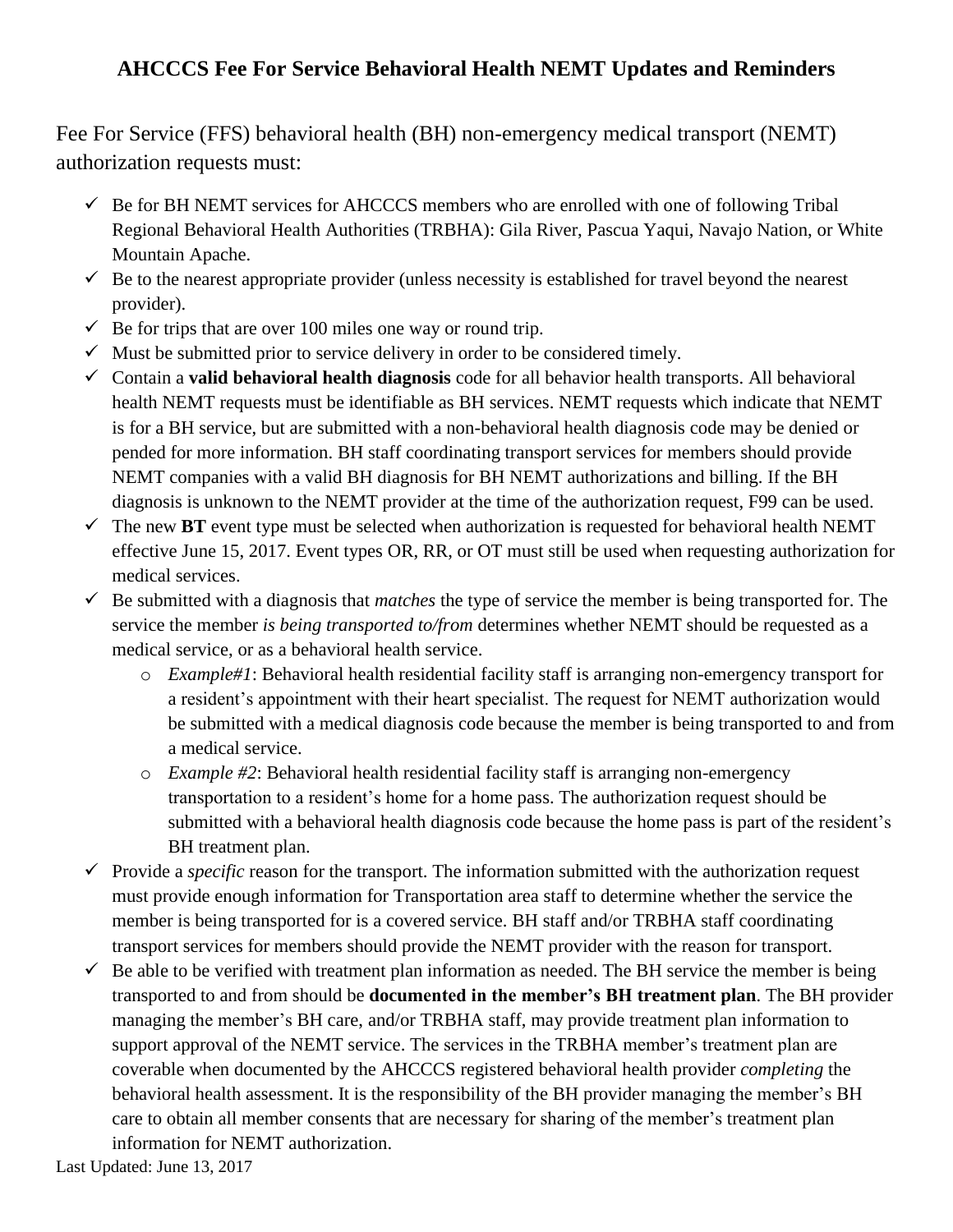## **AHCCCS Fee For Service Behavioral Health NEMT Updates and Reminders**

 $\checkmark$  BH Providers and TRBHA staff submitting supporting documentation should reference the NEMT provider's pended authorization number if available, and must fax the documentation *using the FFS Medical Documentation Form as the coversheet*. The FFS Medical Documentation form can be found at:<https://www.azahcccs.gov/PlansProviders/RatesAndBilling/FFS/priorauthorizationforms.html> The box for Transportation must be selected. Documents should be faxed to: 602-254-2431. Please be sure to submit *separate* faxes for each member.

## **NOTE:**

Prior authorization requirements do not apply to IHS/638 providers.

All behavior health related inquiries and authorization requests for members enrolled with a Regional Behavioral Health Authority (Cenpatico, MMIC, or Health Choice), or who are enrolled with CRS for behavioral health services, should be referred to the entity the member is enrolled with for BH services. Please use the following link to view health plan contact information: <https://azweb.statemedicaid.us/HealthPlanLinksNet/HPLinks.aspx>

**Urgent/Expedited** requests should be submitted online with supporting documentation, AND a call must be made to the FFS Transportation line to notify transport staff that an *expedited* request has been submitted. After calling the Transport line to provide notification of submission of an expedited request, providers should follow up by checking status online. Expedited authorization requests should indicate why expedited review is required. If expedited review is being requested for facility admissions, or for services that must be delivered urgently, this information should be clearly indicated at the time of the expedited authorization request. Nonemergency requests requiring expedited review will be prioritized. Emergency transportation services do not require authorization.

FFS Transport line: 602-417-4400

Online system:<https://azweb.statemedicaid.us/Account/Login.aspx?ReturnUrl=%2f>

Transportation fax: 602-254-2431

BH NEMT providers entering authorization requests online *must* **enter CASE, EVENT, and ACTIVITY levels for each authorization request entered**. It is necessary to enter all levels of the authorization for transportation staff to process the request. BH NEMT providers should use the online ATTACHMENT feature to upload supporting documents.

For training on how to enter authorizations using the Web Portal please submit your training request to: [ProviderTrainingFFS@azahcccs.gov](mailto:ProviderTrainingFFS@azahcccs.gov)

**Requests with special circumstances**: An explanation of circumstances requiring a member to receive services at locations that require long distance travel or travel beyond the closest provider, trips to locations that are not identifiable as behavioral health service locations, or other unusual circumstances, should be clearly documented at the time of submission. Continuity of care, and the need for specialized services, are circumstances which may necessitate travel beyond the closest provider. An explanation of these circumstances must be communicated to the transportation area.